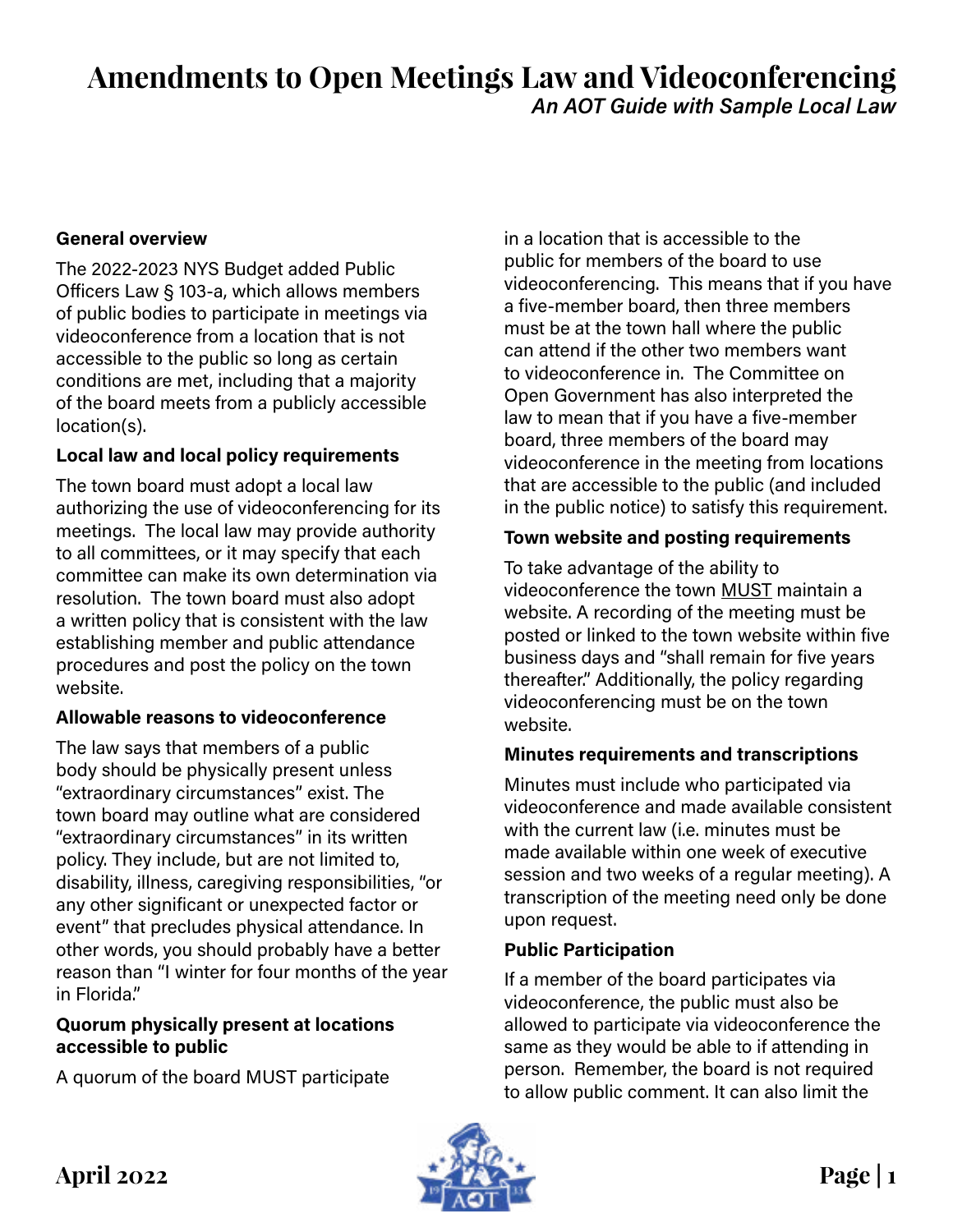# **Amendments to Open Meetings Law and Videoconferencing** *An AOT Guide with Sample Local Law*

subject matter and length of topic (e.g. the town might say members of the public can only comment on items on the agenda and are limited to three minutes). **\*\*AOT strongly recommends creating a written policy on public participation at meetings.**

## **Public Notice**

If a public body uses videoconferencing to conduct a meeting, the public notice for the meeting must inform the public that videoconferencing will be used and must include directions for how the public can view and/or participate in such meeting via videoconference. The notice also must include the physical location(s) where the quorum of the body will be located.

## **Videoconference – NOT teleconference**

Despite the preference of many (author included) to turn their cameras off during Zoom meetings, the law requires that, except during executive session, the public must be able to *see*, hear, and identify members of the public body while the meeting is going on including but not limited to any motions, proposals, resolutions, and any other matter formally discussed or voted on.

# **ADA compliance**

The town must use videoconferencing technology that allows members of the public with disabilities to participate in a manner consistent with the American with Disabilities Act. AOT recommends working with your town attorney on this issue, and the American Bar Association has a list of best practices and considerations for ADA-compliant videoconferences available [here.](https://www.americanbar.org/groups/diversity/disabilityrights/resources/covid-resources/virtual-meetings-checklist/)

# **States of emergency**

If the governor, county, or town declares a state of emergency pursuant to Executive Law § 24, the in-person attendance requirement is suspended. In other words, let's say there's a massive snow storm and the town declares a state of emergency, all members of the board can videoconference in to a meeting from locations that are not accessible to the public (like their homes) for the duration of the state of emergency.

## **Is videoconferencing mandatory?**

Nope, a town is not required to adopt a local law authorizing videoconferencing.

## **Effective date**

This law became effective on April 9, 2022 and will expire in 2024. However, towns have 60 days from April 9, 2022 to continue videoconferencing using the authority granted during the pandemic – aka everyone can videoconference in a meeting without allowing any in-person attendance.

# **Special note about town board meetings**

There is a small hiccup with videoconferencing as it applies to town board meetings because Town Law § 62 requires town board meetings to take place within the jurisdiction of the town; therefore it's unclear if a board member could videoconference into a meeting from outside the town's limits. However, if the town is concerned about this, the board can always adopt a local law authorizing this, and AOT has drafted a sample that your town can use. We strongly recommend that you consult with your town attorney before adopting any local law.